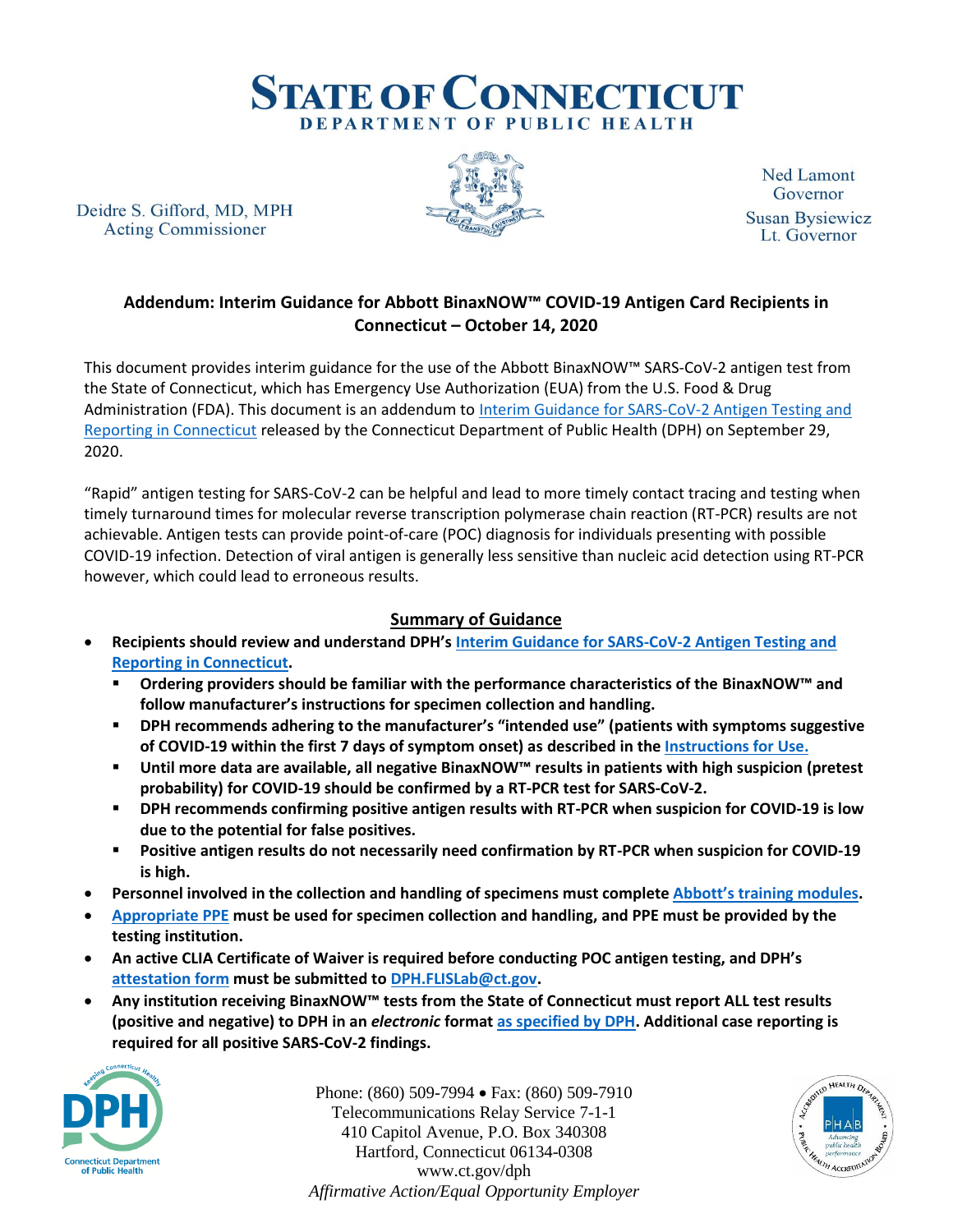- **Patients must be counseled on the interpretation and implications of their result, whether positive or negative.**
- **Patients must be provided th[e Patient Fact Sheet](https://www.fda.gov/media/141569/download) for the BinaxNOW™, as this is a test that has received EUA from the FDA.**
- **Patients must be provided results in written form (hard copy or secure electronic format). For options, explore Abbott's Navica™ smartphone application or CDC's ["Ready, Set, Test"](https://www.cdc.gov/clia/docs/waived-tests/ready-set-test-booklet.pdf) booklet.**

#### **Considerations for SARS-CoV-2 Testing with the Abbott BinaxNOW™**

Test sensitivity generally wanes as time from symptom onset increases. Sensitivity data for antigen tests with FDA EUAs are generated from comparisons with RT-PCR (percent positive agreement with gold standard). These data are from testing specimens collected from patients who presented with symptoms suggestive of COVID-19.<sup>1</sup>

Ordering providers should carefully review the "Limitations" section of the [Instructions for Use.](https://www.fda.gov/media/141570/download) They can also find sensitivity data in the "Clinical Performance" section.

- Clinical performance and the potential need to pursue confirmatory testing should be considered when discussing antigen testing with patients and making decisions regarding the use of antigen testing.
- For the BinaxNOW™, there is no published performance data for patients under the age of 22 years (as of October 10, 2020).
- Data for testing of asymptomatic individuals is limited.

Sensitivity data may change with further validation studies. FDA has a [SARS-CoV-2 Reference Panel](https://www.fda.gov/medical-devices/coronavirus-covid-19-and-medical-devices/sars-cov-2-reference-panel-comparative-data) for comparing sensitivities.

Personnel involved in collection should be trained to follow the [instructions for use.](https://www.fda.gov/media/141570/download) Specimen quality can vary with specimen collection technique, particularly with self-collection. FDA does not specifically authorize selfcollection for the BinaxNOW™. If self-collection is done, due to potential for inadequate sampling, FDA [recommends providing clear instructions](https://www.fda.gov/medical-devices/letters-health-care-providers/recommendations-providing-clear-instructions-patients-who-self-collect-anterior-nares-nasal-sample) to patients who self-collect their specimens under observation.<sup>2</sup>

## **Testing Individuals** *Without* **COVID-19 Symptoms**

**A highly sensitive test (i.e., RT-PCR) should be considered when screening asymptomatic individuals.** If such testing is not feasible, or if turnaround times are prolonged, using antigen tests for screening asymptomatic individuals can be considered even if they are not specifically authorized for this indication (commonly referred to as "off-label" use).<sup>3</sup>

If a clinician or facility would like to screen asymptomatic individuals for SARS-CoV-2 using antigen tests, DPH recommends consulting an expert in laboratory medicine or infectious diseases. The DPH Infectious Diseases Section can also offer guidance, however DPH does not currently have recommendations for asymptomatic screening using antigen tests for SARS-CoV-2 beyond the nursing home setting, for which the Centers for Disease Control and Prevention (CDC) has guidance for serial screening.<sup>4</sup>

DPH recommends confirming positive antigen results with RT-PCR when pretest probability is low (e.g., asymptomatic person, no ongoing outbreak in a facility, low community incidence) due to the potential for false positives. In this situation, the individual with the positive antigen result should be isolated away from others while awaiting confirmatory testing results. In congregate settings, this person should not be cohorted with individuals who could be infectious with COVID-19 until RT-PCR confirmatory results are available.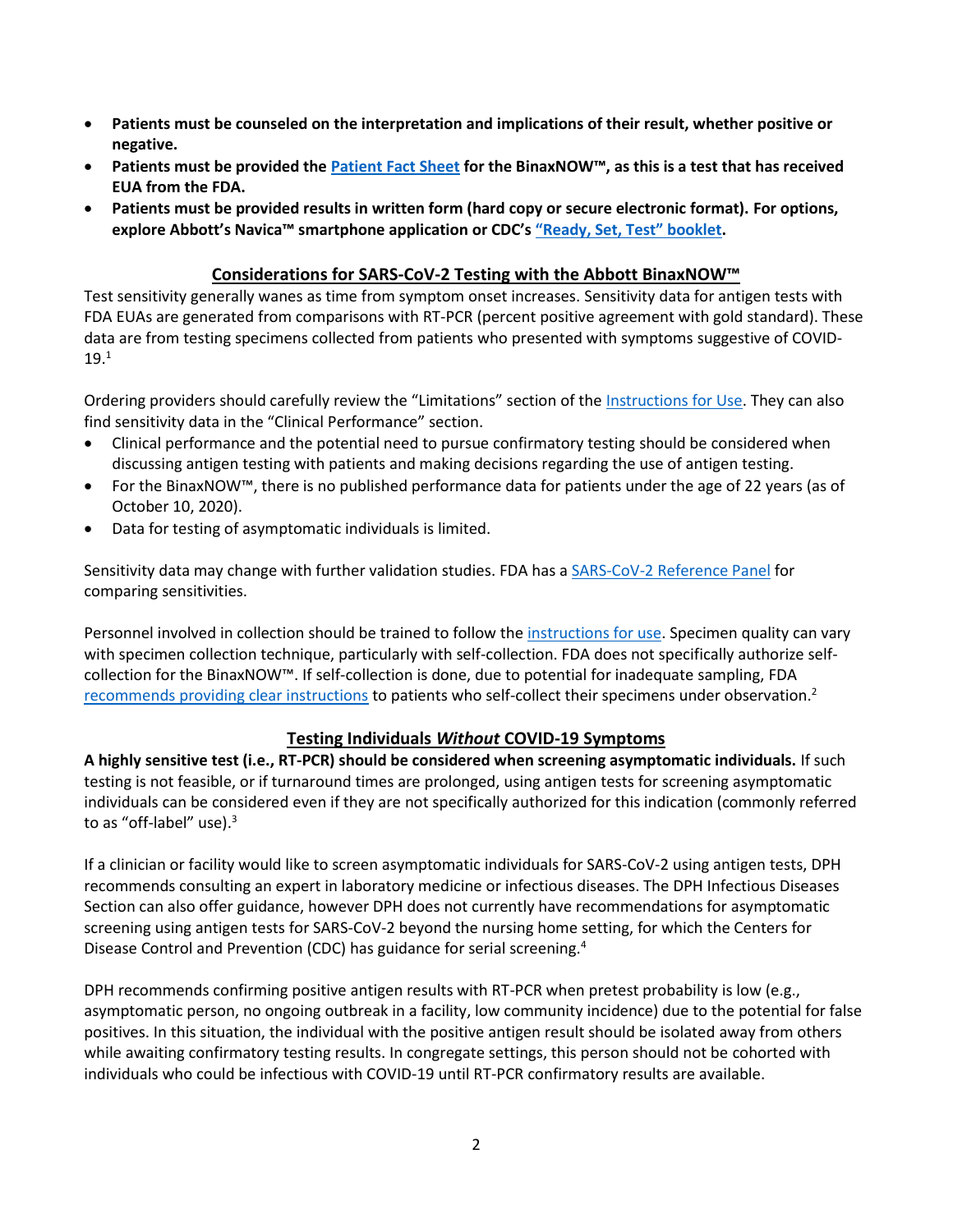## **Counseling Patients About Antigen Testing**

Given tests with EUA have not undergone the same type of review as an FDA-approved or cleared diagnostic test, **all facilities are mandated by the FDA EUA to provide antigen test fact sheets to healthcare providers performing/ ordering the test and patients undergoing COVID-19 testing.** These fact sheets can be found on the [FDA website.](https://www.fda.gov/medical-devices/coronavirus-disease-2019-covid-19-emergency-use-authorizations-medical-devices/vitro-diagnostics-euas#individual-antigen) Providers should also discuss with patients the reasons for confirmatory testing with RT-PCR, as applicable, given the performance characteristics of the antigen test.

## **Requirements Before Antigen Testing Starts**

## **Healthcare Providers using point-of-care devices under FDA-EUA are required to have an active Clinical Laboratory Improvement Amendment (CLIA) Certificate of Waiver from CMS.**

Facilities with active CLIA Certificate of Waiver:

- 1. Complete the **DPH's FDA-EUA [attestation form](https://portal.ct.gov/DPH/Facility-Licensing--Investigations/Facility-Licensing--Investigations-Section-FLIS/State-of-CT-FDA-Emergency-Use-of-Authorization-EUA-Attestation-Form)** and return t[o DPH.FLISLab@ct.gov](mailto:DPH.FLISLab@ct.gov) prior to testing patient samples.
- 2. Submit a sample of a patient test report OR dummy patient chart OR a narrative as to how the results are being recorded along with the above attestation form.
- 3. Please also indicate how the test fact sheets for healthcare providers and patients are distributed (via hard copy or electronic link). Fact sheets are available from the manufacturer and on th[e FDA website.](https://www.fda.gov/medical-devices/coronavirus-disease-2019-covid-19-emergency-use-authorizations-medical-devices/vitro-diagnostics-euas#individual-antigen)

#### Facilities with no active CLIA Certificate of Waiver:

- 1. Complete [a CMS 116 Application form](https://www.cms.gov/Medicare/CMS-Forms/CMS-Forms/Downloads/CMS116.pdf) and return to [DPH.FLISLab@ct.gov.](mailto:DPH.FLISLab@ct.gov) DPH will notify the facility of their CLIA number immediately after entering into the CMS database.
- 2. Follow steps 1 & 2 above (for facilities with active CLIA Certificate of Waiver).

## **Federal and State Reporting Requirements**

Public Law 116-136, § 18115(a), the Coronavirus Aid, Relief, and Economic Security (CARES) Act, requires "every laboratory that performs or analyzes a test that is intended to detect SARS- CoV-2 or to diagnose a possible case of COVID-19" to report the results from each such test to the Secretary of the Department of Health and Human Services (HHS).<sup>5</sup> Under HHS guidance, locations offering point-of-care testing are considered "laboratories", and reporting to HHS is accomplished by transmitting data to state or local public health departments.

**DPH has published [guidance](https://portal.ct.gov/-/media/DPH/HAI/COVID19-Test-Reporting_092020V11.pdf) for reporting ALL COVID-19 results, both positive and negative, to fulfill both federal and state reporting mandates.** Test results should be reported to DPH electronically using either HL7 or flat file methods. These options are described in the reporting guidance. Outpatient settings should refer to the section **"COVID-19 Result Reporting by Point of Care Providers or Other Testing Locations"** in the reporting guidance. 6

## **In addition to reporting point of care test results, healthcare providers must also submit a COVID-19 Case Report Form for each positive test result they receive for a patient.**

- **If a positive antigen result is followed by a negative PCR result, a case report form still needs to be submitted for the positive antigen result.** DPH will receive the negative PCR result through laboratory reporting. These data help public health officials understand the use and impact of antigen testing.
- Providers performing point of care testing can include positive case report information in electronic files as described in the reporting guidance.
- Providers can also submit individual reports for patients with a positive result to a secure online portal at [https://dphsubmissions.ct.gov/Covid/InitiateCovidReport.](https://dphsubmissions.ct.gov/Covid/InitiateCovidReport)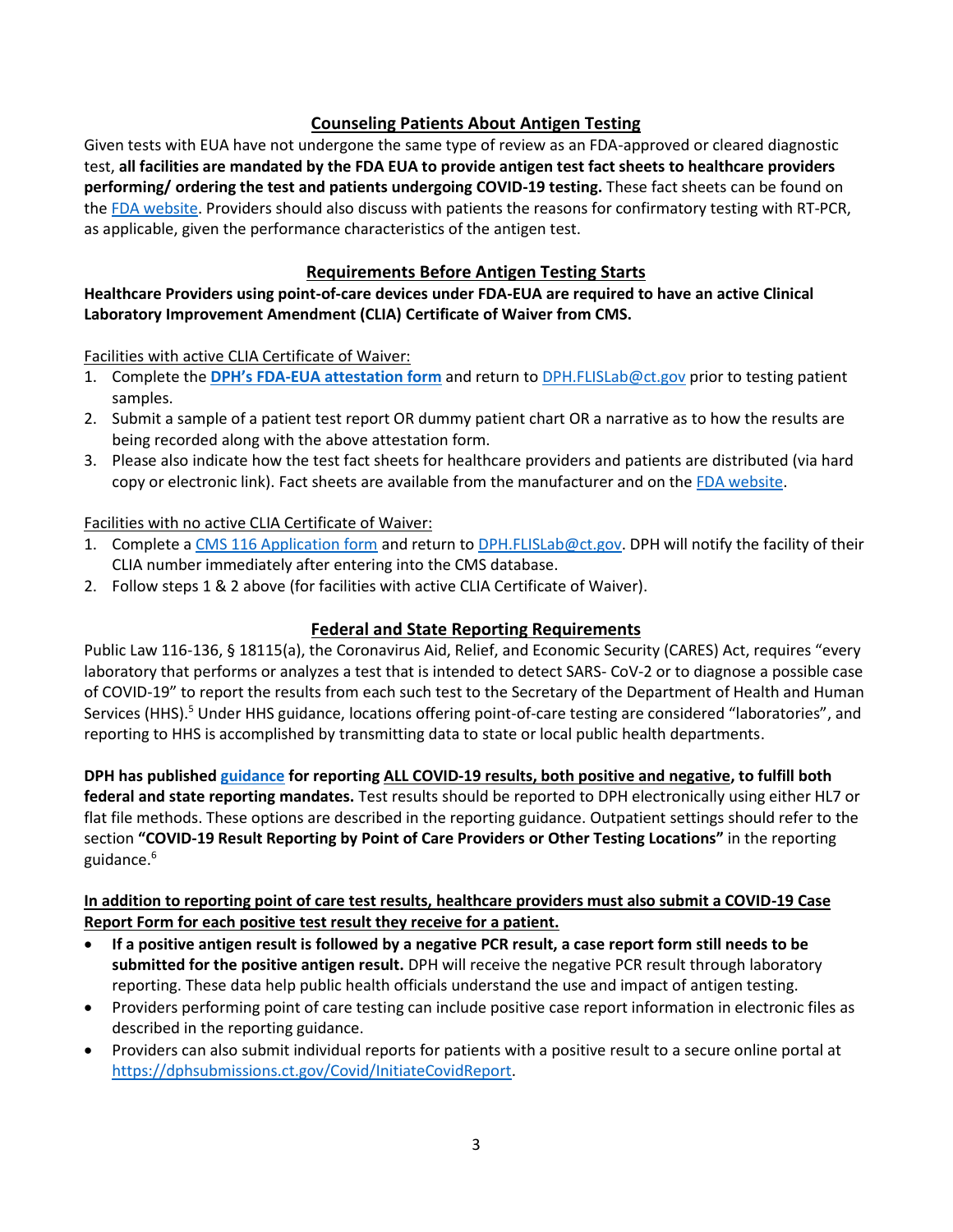# **Counseling Symptomatic Patients to Self-Isolate at Time of COVID-19 Testing**

Symptomatic patients should be counseled to self-isolate.

- Discuss the need for isolation immediately, even before results are available (if RT-PCR result pending). This means wearing a mask and limiting interactions with others as appropriate.
- Discuss importance of informing immediate household members that they too should be tested for COVID-19. Review locations and people for possible exposures within the past 2 weeks.
- Review of COVID-19 signs and symptoms.
- Encourage them to provide information to a contact tracer if they test positive and are called.
- Discuss [services available](https://uwc.211ct.org/covid19resources/) to them to aid in isolating at home.

Providers who are eligible to bill CMS for counseling services can use existing evaluation and management (E/M) payment codes for CMS reimbursement for counseling about isolation at the time of testing. Please refer to **CMS' counseling checklist:** <https://www.cms.gov/files/document/counseling-checklist.pdf>

## **Counseling Patients After a Significant Exposure to COVID-19**

Anyone, whether symptomatic or not, who has had a significant exposure to someone with COVID-19 should self-quarantine at home for 14 days (maximum incubation period) after their last exposure. A significant community exposure is generally considered as close contact < 6 feet for  $\geq$  15 minutes, *regardless of mask use*.<sup>7</sup> Risk assessment for healthcare personnel considers PPE use.<sup>8</sup>

Quarantined individuals should stay home, at least 6 feet away from others, and avoid contact with people at higher risk for severe illness as they self-monitor for symptoms.

- If symptoms develop during the 14-day quarantine, the individual should follow home isolation guidance for COVID-19 infection and seek medical care and testing.
- A person who tests negative during their 14-day quarantine period should continue to self-quarantine until the end of their 14-day quarantine period.
- If an individual does not develop symptoms during the 14-day quarantine period, then they may be released from self-quarantine at the end of the 14-day period without the need for clearance testing.

## **References**

<sup>1</sup>CDC. Interim Clinical Guidance for Management of Patients with Confirmed Coronavirus Disease (COVID-19): [https://www.cdc.gov/coronavirus/2019-ncov/hcp/clinical-guidance-management-patients.html#clinical](https://www.cdc.gov/coronavirus/2019-ncov/hcp/clinical-guidance-management-patients.html#clinical-presentation)[presentation](https://www.cdc.gov/coronavirus/2019-ncov/hcp/clinical-guidance-management-patients.html#clinical-presentation)

2 FDA. Recommendations on Providing Clear Instructions to Patients Who Self-Collect an Anterior Nares (Nasal) Sample in a Health Care Setting for SARS-CoV-2 Testing - Letter to Health Care Providers:

[https://www.fda.gov/medical-devices/letters-health-care-providers/recommendations-providing-clear](https://www.fda.gov/medical-devices/letters-health-care-providers/recommendations-providing-clear-instructions-patients-who-self-collect-anterior-nares-nasal-sample)[instructions-patients-who-self-collect-anterior-nares-nasal-sample](https://www.fda.gov/medical-devices/letters-health-care-providers/recommendations-providing-clear-instructions-patients-who-self-collect-anterior-nares-nasal-sample)

<sup>3</sup>FDA. FAQs on Testing for SARS-CoV-2: [https://www.fda.gov/medical-devices/coronavirus-covid-19-and](https://www.fda.gov/medical-devices/coronavirus-covid-19-and-medical-devices/faqs-testing-sars-cov-2)[medical-devices/faqs-testing-sars-cov-2](https://www.fda.gov/medical-devices/coronavirus-covid-19-and-medical-devices/faqs-testing-sars-cov-2)

<sup>4</sup>CDC. Considerations for Use of SARS-CoV-2 Antigen Testing in Nursing Homes:

<https://www.cdc.gov/coronavirus/2019-ncov/hcp/nursing-homes-antigen-testing.html>

<sup>5</sup>HHS. COVID-19 Pandemic Response, Laboratory Data Reporting: CARES Act Section 18115: <https://www.hhs.gov/sites/default/files/covid-19-laboratory-data-reporting-guidance.pdf>

<sup>6</sup>CT DPH. Reporting SARS-CoV-2 (COVID-19) Test Results and Cases: Guidance for Laboratories, Point of Care Providers, and Others[: https://portal.ct.gov/-/media/DPH/HAI/COVID19-Test-Reporting\\_092020V11.pdf](https://portal.ct.gov/-/media/DPH/HAI/COVID19-Test-Reporting_092020V11.pdf) <sup>7</sup>CDC. Public Health Guidance for Community-Related Exposure[: https://www.cdc.gov/coronavirus/2019](https://www.cdc.gov/coronavirus/2019-ncov/php/public-health-recommendations.html) [ncov/php/public-health-recommendations.html](https://www.cdc.gov/coronavirus/2019-ncov/php/public-health-recommendations.html)